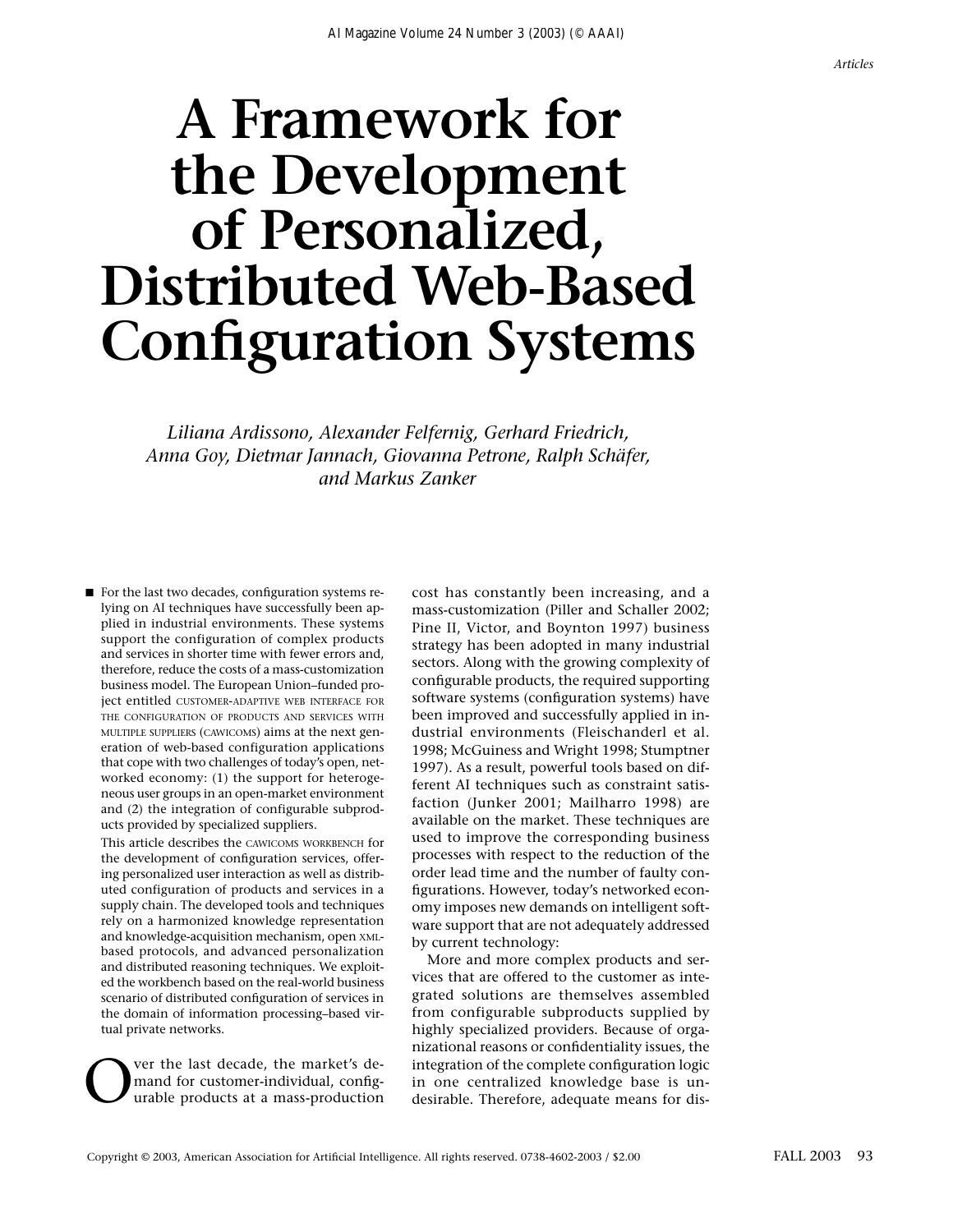*… the CAWICOMS WORKBENCH … offers a configuration shell supporting distributed configuration and personalization and a set of tools for the specification of the domaindependent knowledge about the products and services to be configured and the types of end users to be served.*

tributed configuration and integration of heterogeneous configuration systems have to be provided.

The increased complexity of products makes the interaction with configuration systems lengthy because lots of features have to be specified during the configuration process. Moreover, this complexity challenges the end user, who needs deep technical knowledge to specify the required information. To make configuration systems usable not only by technical engineers but also by less experienced end users, such as sales representatives and customers, these systems have to be extended with useradaptive interfaces, which tailor the interaction to the individual user, guiding him/her through the configuration process in a personalized way (Benyon 1993; Fink and Kobsa 2000; Riecken 2000).

The CUSTOMER-ADAPTIVE WEB INTERFACE FOR THE CONFIGURATION OF PRODUCTS AND SERVICES WITH MULTIPLE SUPPLIERS (CAWICOMS) Project aims at enhancing the state of the art in configuration systems to take such issues into account. Within this project, we have developed the CAWI-COMS WORKBENCH, an environment for the creation of user-adaptive web-based configuration systems. This workbench offers a configuration shell supporting distributed configuration and personalization and a set of tools for the specification of the domain-dependent knowledge about the products and services to be configured and the types of end users to be served.

The shell is based on advanced distributed configuration and adaptive hypermedia techniques (ACM 2002; Brusilovsky 2001, 1996) for the management of personalized configuration interactions involving the cooperation between suppliers.

The design and development of the CAW-ICOMS WORKBENCH were mainly driven by our industrial partners' business cases.<sup>1</sup> In particular, BTexact Technologies provided the scenario concerning the joint provision and configuration of information processing–based virtual private networks with multiple suppliers. Because we aimed at developing a general environment for the creation of web-based configuration systems, we also considered a second scenario from the domain of telecommunication switching systems (Felfernig et al. 2002b). We exploited the CAWICOMS WORKBENCH to develop two prototype systems assisting the configuration of items in both scenarios.

In this article, we focus on the first scenario as a concrete example to present the methodologies applied within our shell. We overview the application domain of information processing-based virtual private networks (IP-VP- Ns). We also describe the individual components of the workbench and relate them to existing and emerging approaches in the respective areas.

## Configuration of IP-VPNs

IP-VPNs are used to extend a company's private network to remote offices, business partners, or roaming users. These networks are run over the public internet and dedicated backbone networks owned by the providers and are currently limited within country borders and the provider's backbone network. However, the future business model includes transnational multiprovider networks, as well as the provision of integrated services, that also include, for example, installation support or router configuration at the customer's site. From a sales perspective, specialized resellers offer their customers integrated solutions consisting of basic services provided by the suppliers. The configuration problem for the reseller concerns assembling and configuring a set of basic services that satisfy the customer's demands and obey technical and nontechnical constraints.

In the envisioned business scenario, suppliers publish their services to the resellers (figure 1). The configuration system then starts the search process for an appropriate set of network segments, hardware components (for example, customer-site routers) and services (for example, installation and maintenance support) satisfying the customer's requirements. This high-level solution design is the basis for the quotation phase. In a second step, the detailed configuration of the VPN has to take place. The results of the first step are sent to the remote configuration systems at the suppliers' sites, and additional low-level technical settings can be returned by such systems. These results are checked for consistency and incorporated into the final solution. In this scenario, the following key requirements, not addressed by current configuration technology, are identified.

**Shared knowledge representation:** Currently, product classification and automated advertisement on electronic marketplaces for standard products is supported. In contrast, there is little support for complex, customizable products. To jointly configure such solutions, the supply-chain participants have to share knowledge about the products and have to agree on a common methodology to model the products and exchange information at run time.

**Adaptive and dynamically generated user interfaces:** When introducing complex and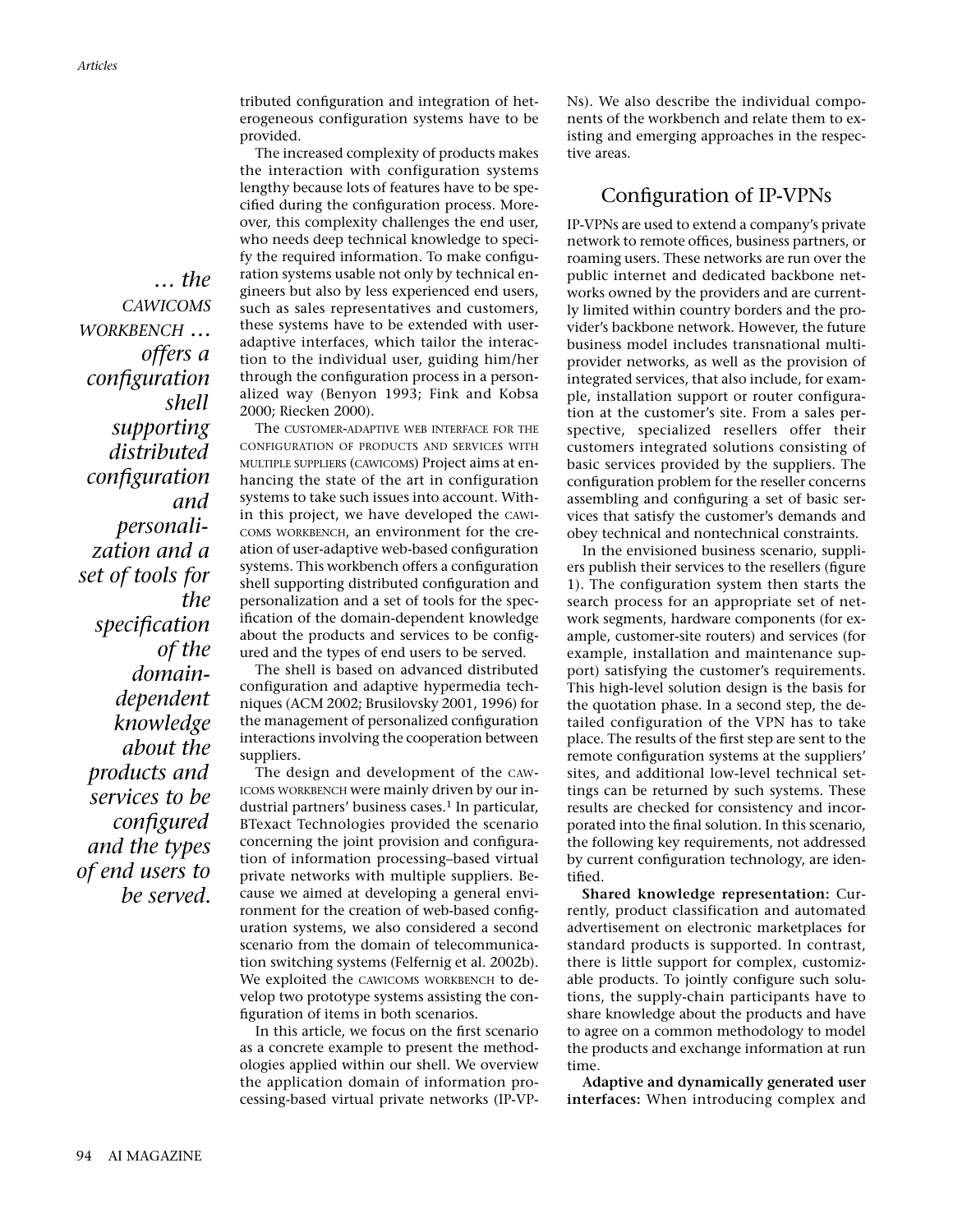

*Figure 1. Reseller's View on IP-VPN Network.*

The edges of the network depict the available network segments. For each external access point, there are several alternative connections to the backbone network. The vertexes within the backbone network represent interconnections between different companies' backbone segments.

evolving products, there is typically a shortage of trained sales people. Moreover, people playing different roles in their own organization, for example, managers and technical engineers, can use the same system to inspect the proposed solutions. These classes of users have a different view of the same configurable item. A technician might see it as a set of pluggable components, but an end user might be interested in the offered function or service. To satisfy the information needs of such different end users and adapt the configuration process to their capabilities, a dynamically generated user interface is needed (ACM 2002). This interface has to fill the gap between the system's point of view, focused on the implementation of the item to be configured, and the user's point of view, focused on the high-level properties offered by the final solution, for example, its quality and reliability.

**Distributed reasoning:** Recently, significant advances in the distributed AI, multiagent system, and distributed constraint-satisfaction areas have been made (Silaghi, Sam-Haroud, and

Faltings 2000; Yokoo 2001). However, most current approaches do not fit well the characteristics of a distributed configuration. For example, configuration systems typically do not work autonomously or fully parallel, such as agents do. Moreover, they require specific problem-solving mechanisms, thus making the integration of legacy systems problematic. Therefore, a simple and open protocol for distributed reasoning and an exchange format for complex data structures in a configuration scenario have to be used.

## CAWICOMS WORKBENCH

In the following, we present an overview of the CAWICOMS architecture and then outline the details.

## Architecture of the CAWICOMS Configuration Shell

To develop a system satisfying the key requirements reported previously, different methodologies have to be integrated. Therefore, we de-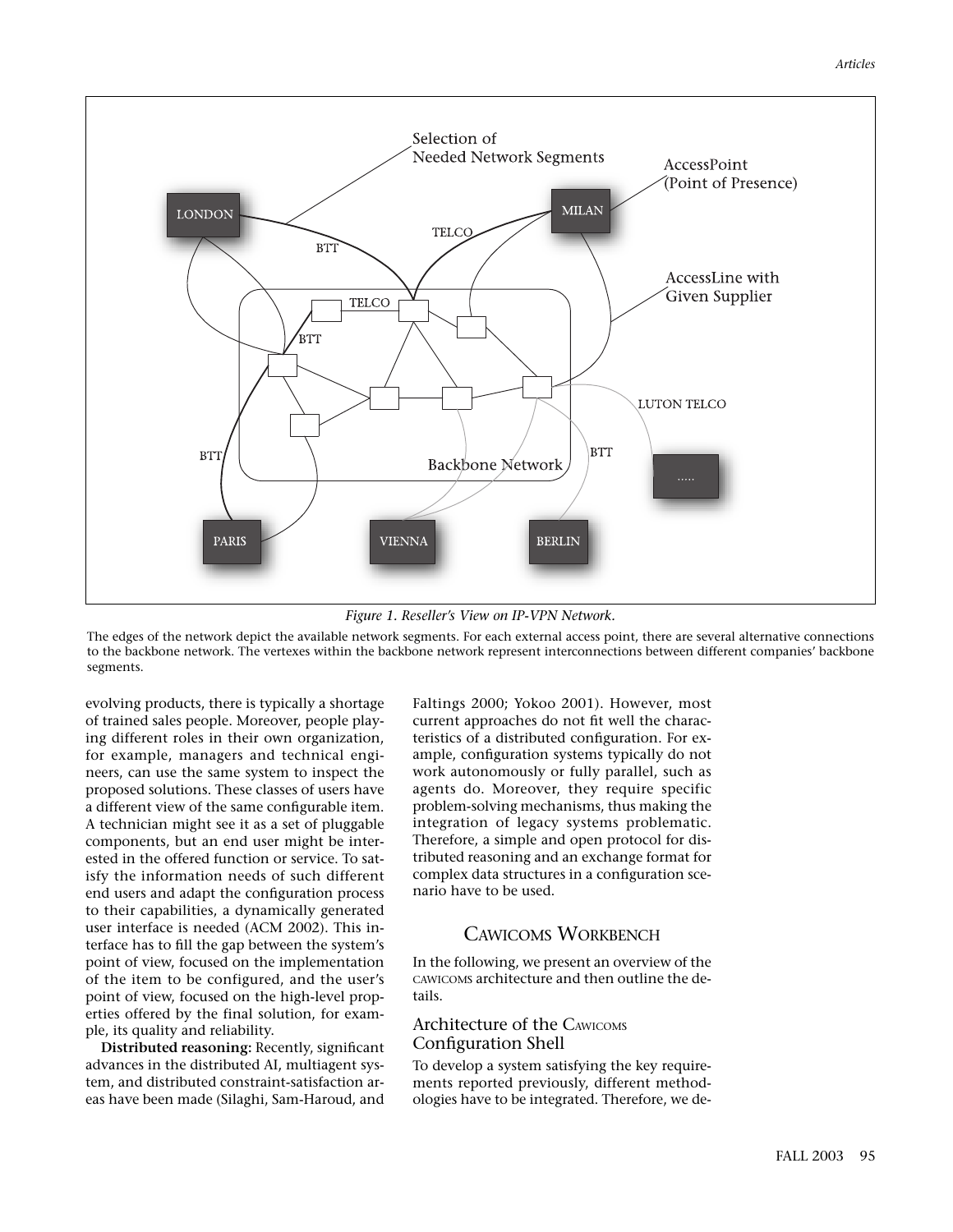

*Figure 2. Architecture Overview.*

signed the configuration shell offered by the CAWICOMS WORKBENCH as a modular system (figure 2), including components specialized in the execution of complex tasks, such as the computation of configuration solutions, the dynamic generation of the personalized user interface, and the communication with the suppliers.

According to the CAWICOMS architecture,<sup>2</sup> one designated main configuration system serves both as mediator for the distributed configuration process and as interaction point for the user. This system includes a domain-independent, JAVA-based configuration engine (ILOG's JCONFIGURATOR) (Junker 2001; Mailharro 1998), a user-modeling component for the management of models representing the end users' characteristics, and an adaptive user interface generation module that mediates between the end user and the configuration engine, automating the configuration process, whenever possible, and providing the user with assistance.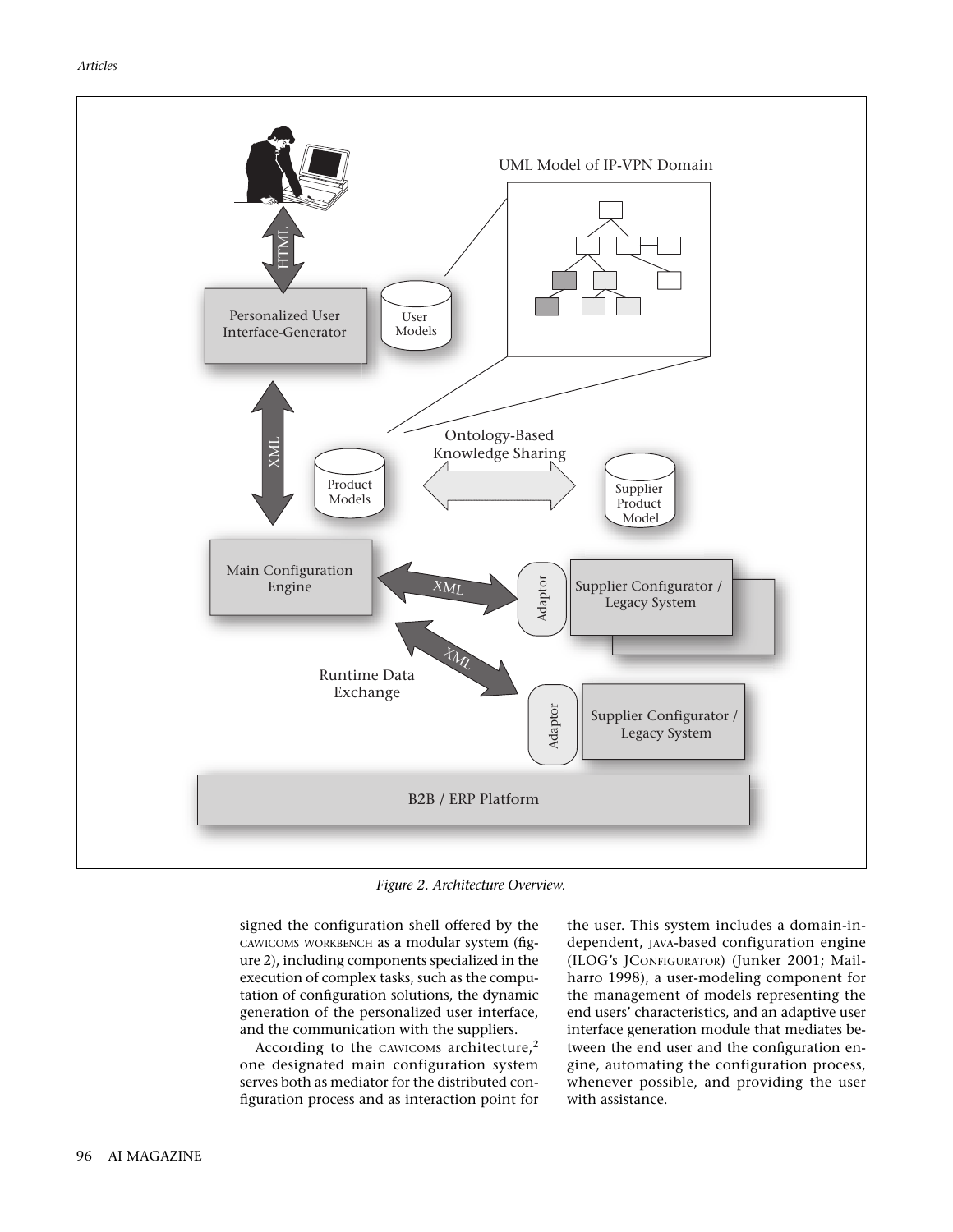## Knowledge Representation

An adequate representation of the configuration knowledge is the glue for the tools and techniques developed in the workbench. Knowledge acquisition and maintenance is critical to the development of centralized configuration systems (Fleischanderl et al. 1998) and especially here because (1) knowledge has to be shared among participants in the supply chain, and different reasoning mechanisms and tools must be integrated, and (2) the adaptive user interface has to be dynamically generated by applying business rules and personalization strategies based on the information about products and users stored in the knowledge base.

In CAWICOMS, the representation of the knowledge about products and services relies on the widely adopted component-port approach for configuration (Fleischanderl et al. 1998; Mailharro 1998; Mittal and Frayman 1989). We developed a domain-independent metamodel and a UNIFIED MODELING LANGUAGE– based (UML) graphic notation with precise semantics (Felfernig, Friedrich, and Jannach 2000) that follows the standard modeling concepts of the configuration domain (Soininen et al. 1998). The resulting product models can be further enriched with constraints expressed in the OBJECT CONSTRAINT LANGUAGE (OCL) (Rumbaugh, Jacobson, and Booch 1998) and are independent of specific tools and their proprietary knowledge representation mechanisms. In addition, to improve the knowledge-acquisition and maintenance process for centralized configuration systems, this modeling technique serves as a common language among the participants in the supply chain, thus leveraging the knowledge-integration process. Furthermore, we defined a human-readable, textual representation of the product models based on XML-SCHEMA documents.<sup>3</sup> We also implemented tools for the automated document generation from commercial UML editors, such as RATIONAL ROSE. <sup>4</sup> These documents also serve as a starting point for further knowledge acquisition, that is, knowledge about the suppliers.

Also, the domain-dependent knowledge needed to personalize the interaction with the user is represented by exploiting XML-SCHEMA. This type of information includes the representation of the properties of products and services and the specification of the characteristics of the end users.

The representation of the features and the structure of products and services are extended with personalization-oriented information, such as the classification of features in metalevel information classes (technical, economic,

and other types of information) and their complexity level. Moreover, a natural language explanation of their meaning is provided; see also Ardissono and Goy (2000b). Furthermore, to introduce a functional view of products and services, suitable for reasoning about configurable items at the end user's abstraction level, some properties of products and services, such as their performance and reliability, can be specified to evaluate the configurable items from a qualitative point of view (Carberry, Chu-Carroll, and Elzer 1999; Jameson et al. 1995). These properties have to be related to suitable sets of technical features to describe the impact of such features on the evaluation of the product with respect to the corresponding properties. For example, the inclusion of a certain component in a configuration can have a positive or negative impact on the evaluation of one or more properties. Figure 3 shows the evaluation of the reliability of an IP-VPN with respect to some of its technical features.

The users are described by specifying general characteristics (for example, nationality and type of company they represent), their expertise and their interests in the properties of products and services (figure 4). The system also exploits a description of characteristics of user classes, for example, managers, sales engineers, technical engineers, and end customers. This type of information is defined by a set of stereotypes (Rich 1989) that specifies the skills and interests of the users belonging to the various classes.

#### Adaptive User Interaction

The CAWICOMS configuration shell manages a dynamic user interface that adapts the interaction style to the user by customizing the elicitation of requirements and the presentation of information; see Ardissono et al. (2003, 2002). The user interface relies on the management of a user model that describes the capabilities and preferences of the individual end user (Schäfer 2001), the application of personalization techniques for the generation of customized content (Ardissono and Goy 2000b), and the dynamic generation of user interface pages (Ardissono and Goy 2000a). The methodologies underlying these two activities are outlined in the following subsections.

**Management of the User Model** Some pieces of information about the individual end user, such as the type of company he/she represents, his/her nationality, and similar data, are retrieved by the system by explicitly questioning him/her. Other types of information, such as the user's interests and his/her knowledge about the configuration domain, are estimated by observing his/her behavior during the inter-

*The CAWICOMS configuration shell manages a dynamic user interface that adapts the interaction style to the user by customizing the elicitation of requirements and the presentation of information*

*….*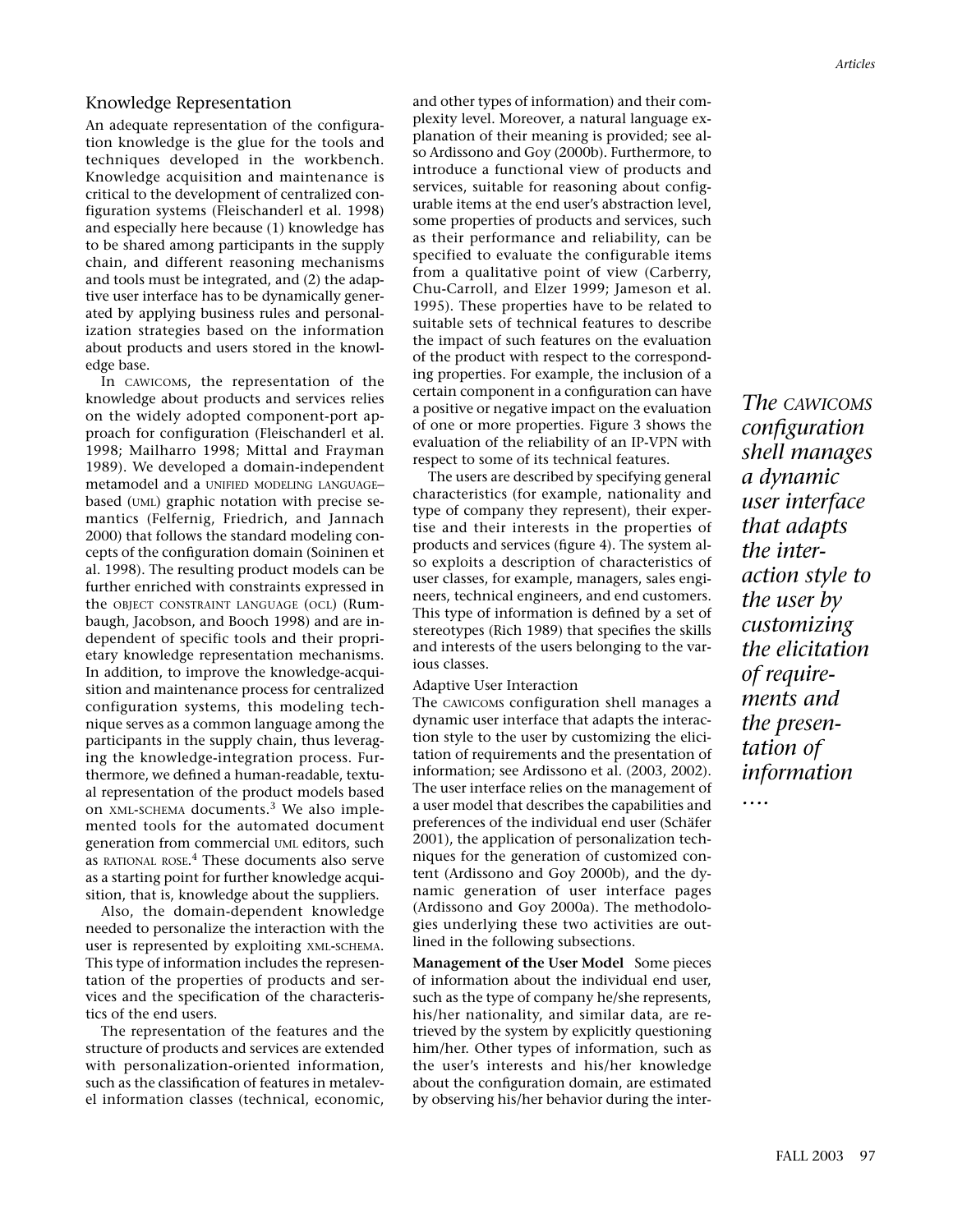

*Figure 3. Evaluation of a Property of a Product-Service, Given Its Technical Features.*

The impact of a set of features on the evaluation of a property is represented by defining evaluation functions that map evaluation values onto the feature values. For example, this picture shows that the packet loss rate influences the reliability of an IP-VPN in a negative way: the higher the rate, the lower the reliability of the network.

> action with the system. In particular, the user can self-assess his/her own expertise and interests, but this information has to continuously be updated to take into account the fact that the user's skills and preferences might evolve. As shown in figure 4, the characteristics are represented as <feature,value> pairs. The estimates about the user's interests and expertise are represented as probability distributions on the values of variables associated with the knowledge items and the properties. In CAWICOMS, the user model is managed in two phases:

> When a new user interacts with the system, his/her interests and skills are estimated by exploiting the predictions provided by the stereotypes describing the user classes he/she belongs to. The user is matched against the possible user classes, and the best-matching stereotypes are applied to initialize the user model. The stereotypical information enables the system to personalize the configuration process on the basis of an approximated user model the has existed since the beginning of the interaction.

> During the interactive configuration sessions, the estimates of the user's interests are updated by interpreting his/her behavior as an attempt to maximize the utility of a configuration solution (cf. Jameson et al. [1995]) in typical interaction situations, such as expression of interest, change of some proposed default value, and acceptance or rejection of a proposed configuration (Schütz and Schäfer 2001).5

> The second point deserves further discussion. Being the user of a rational agent, we assume that he/she tries to maximize his/her own utility by setting the item features to sat

isfy his/her own needs in the best way. This assumption enables us to reason about the user's actions to assess his/her interests in the properties of the product-service, thus revising the user model accordingly. The system's functional knowledge about features and properties (figure 3) supports the identification of the user's interests in the properties related to the features his/she sets during the configuration process. If the user selects a specific value for a feature *F,* or he/she rejects a default value suggested by the system and selects a different one, this fact can be interpreted as an attempt to improve the utility of the item. Therefore, the system can infer that the user has a certain interest in the properties influenced by *F.*

Our system estimates the user's interests in the properties of products and services by ascribing his/her a model for the evaluation of items based on the widely-adopted multiattribute utility theory (MAUT) (von Winterfeldt and Edwards 1986). This model defines the evaluation of items as a function of the evaluation of their properties, given the user's interests in such properties; see Schäfer (2001). The exploitation of this theory enables the system to interpret the acceptance or the rejection of a specific configuration solution as a sign that the user's evaluation of the solution is good or bad. In turn, this information is relevant to assess the user's interests in the item properties. As the interpretation of the user's actions is affected by uncertainty, Bayesian networks (Pearl 1988) are used to perform this task.

**Personalization of the Interaction with the User** The CAWICOMS configuration shell man-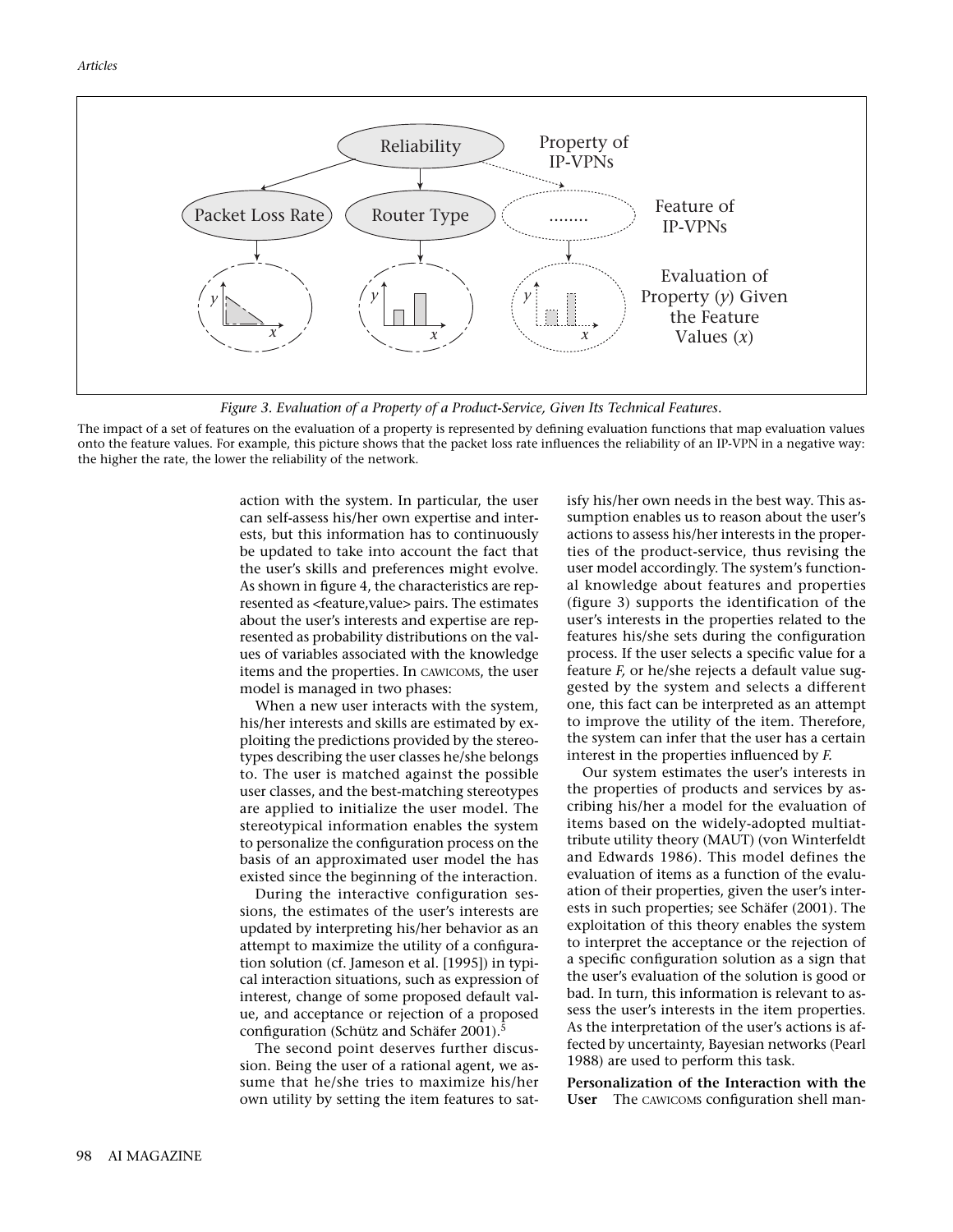#### *Articles*

```
Customer features:
    Customer name: Jane Doe;
    Enterprise type: Small Enterprise;
    Company type: Web Design;
Individual defaults:
    Quality of service: silver;
Interests in product/service properties:
    Quality:<H,0.7>,<M,0.2>,<L,0.1>
    Extensibility:<H,0.4>, <M,0.4>,<L,0.2>
   Economy: <H, 0.3>, <M, 0.4>, <L, 0.3>
   ...
```
*Figure 4. Representation of the User's Data.*

The system manages an individual user model that represents the system's beliefs about the user interacting with the system. The user model describes the customer characteristics, such as the nationality and enterprise type. Moreover, this model describes the user's expertise about the products-services and individual defaults, that is, his/her preferences for specific feature values.

ages the interaction with the user as a dynamically generated sequence of configuration steps. At each step, the configuration engine is queried about the current set of features to be set, and the module responsible for the generation of the user interface selects the most convenient way to set them. When the features are set, their values are used by the configuration engine to refine the state of the configuration. This process continues until no more features have to be set. At that point, the engine generates a solution that is presented to the user. The selection of the features to be considered at each configuration step and the presentation of the solution are based on the conceptual structure of the product model, which provides a component-based view of the item to be configured.<sup>6</sup>

The estimates on the user's actual interests are exploited to steer the configuration process by proposing feature values and components that maximize the user's expected evaluation of the solution. In this way, the system reduces the number of features he/she has to set. The system also uses other personalization strategies; for example, the features can be set by applying individual defaults expressing the user's specific preferences for feature values or personalized defaults describing business rules based on the customer's characteristics.

Finally, the system personalizes the presentation of a solution to be proposed to the user (for example, a specific IP-VPN) by focusing the description on the features suitably fitting his/ her interests and expertise (Ardissono and Goy 2000b). Given a feature, the system decides whether it has to be shown in the main presentation page, or it can be linked as supplementary information about the item. The system shows the critical features, which the user must be aware of, and those related to properties he/she is very interested in. The less important features, those too complex for the user, and those outside his/her interests usually fall into the supplementary information to keep the presentation of solutions as synthetic as possible.

A rule-based mechanism is utilized to select personalization strategies determining the generation of defaults to be proposed during the configuration process and the presentation style to be applied to the features of the configuration solution (Ardissono et al. 2002). The generation of the user interface is based on the JAVA SERVER PAGES (JSP) technology,<sup>7</sup> which enables the system to dynamically generate the content of the web pages on the basis of the status of the configuration process and the user's characteristics. Because the user model is continuously revised by the system, the application of personalization techniques and the dynamic generation of the user interface support a reactive adaptation of the interaction, so that the system can repair the possibly wrong personalization behavior (because of errors in the estimation of the user's properties) and also adapt to changes in the user's attitudes. Figures 5 and 6 show two sample pages generated by the prototype for the configuration of IP-VPNs we developed by exploiting the CAWICOMS WORKBENCH.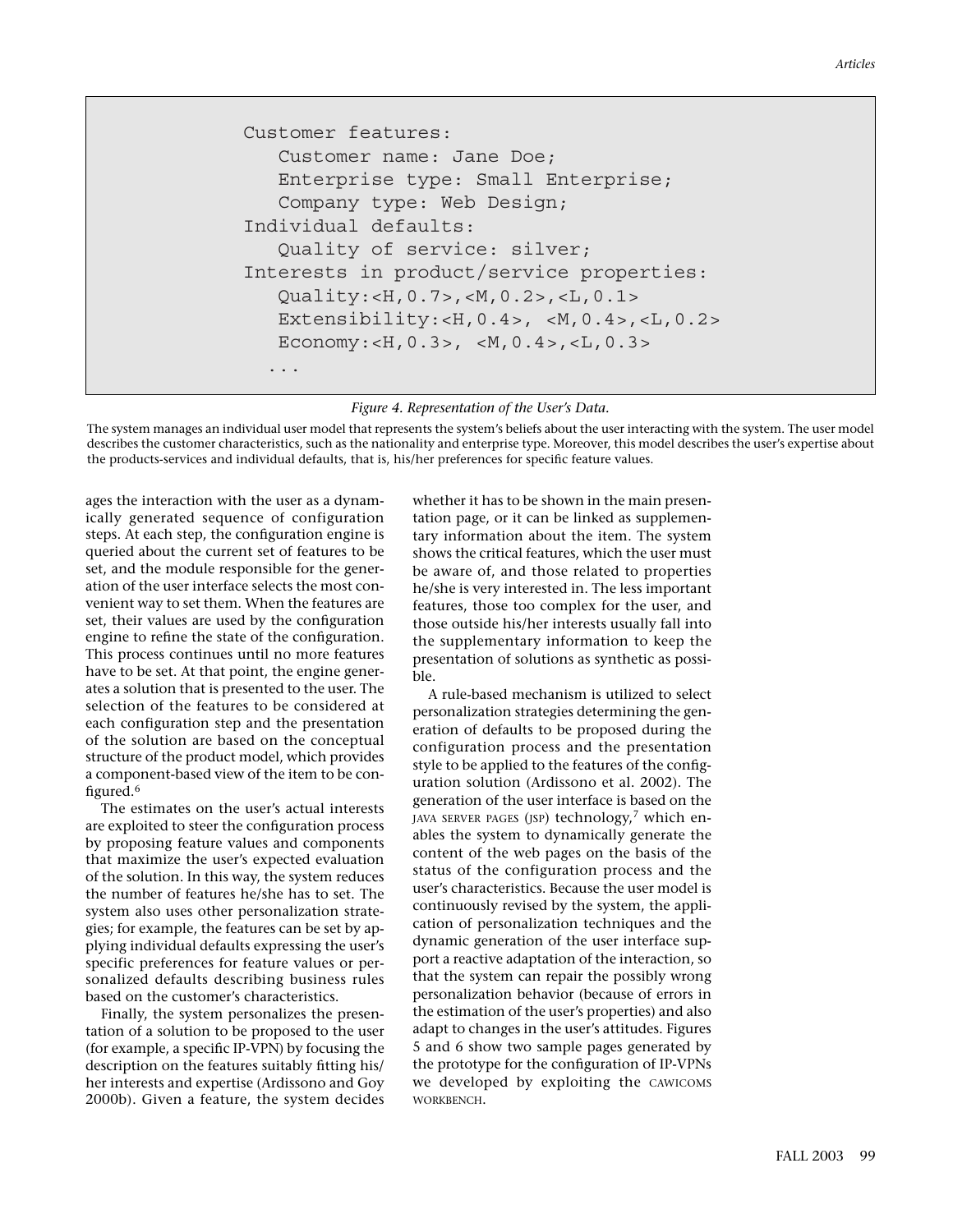*Articles*



#### *Figure 5. A Step in the Configuration of an IP-VPN.*

The system asks the user to specify configuration parameters and suggests default values. The system can also elicit the required information in an indirect way, by asking the user about his/her preferences for one or more properties of an IP-VPN related to the feature to be set. Given the user's answer, the most suitable settings to achieve such properties are determined.

### Distributed Reasoning

Distributed configuration problem solving in a supply chain in CAWICOMS relies on three pillars, described in the following subsections: (1) ontology-based knowledge sharing, (2) open XML-based communication protocols and other interfaces, and (3) advanced constraint-satisfaction techniques.

**Ontology-Based Knowledge Sharing Dis**tributed problem solving approaches always require ontological commitments on domainspecific terms and conditions to assure the same interpretation of the content of communication by all participants. Therefore, the involved configuration systems must establish a shared view on the product, which requires an integration and harmonization process during the setup of the supply chain. To establish a

common language for representing configurable products, we defined a hierarchy of related ontologies (Gruber 1992) and structured these ontological commitments, according to the proposal of Gangemi, Pisanelli, and Steve (1999), into three hierarchical levels: (1) the generic ontology level, (2) the intermediate level, and (3) the domain level.

In the *generic ontology level*, the basic representation concepts and modeling primitives are introduced. We used UML, whose metamodel defines the basic concepts such as Class and Association. Based on these definitions, specific ontologies can be created that refine the generic concepts for a certain domain. For the easy integration of models of complex configurable products and knowledge reuse, different general ontologies for the configuration do-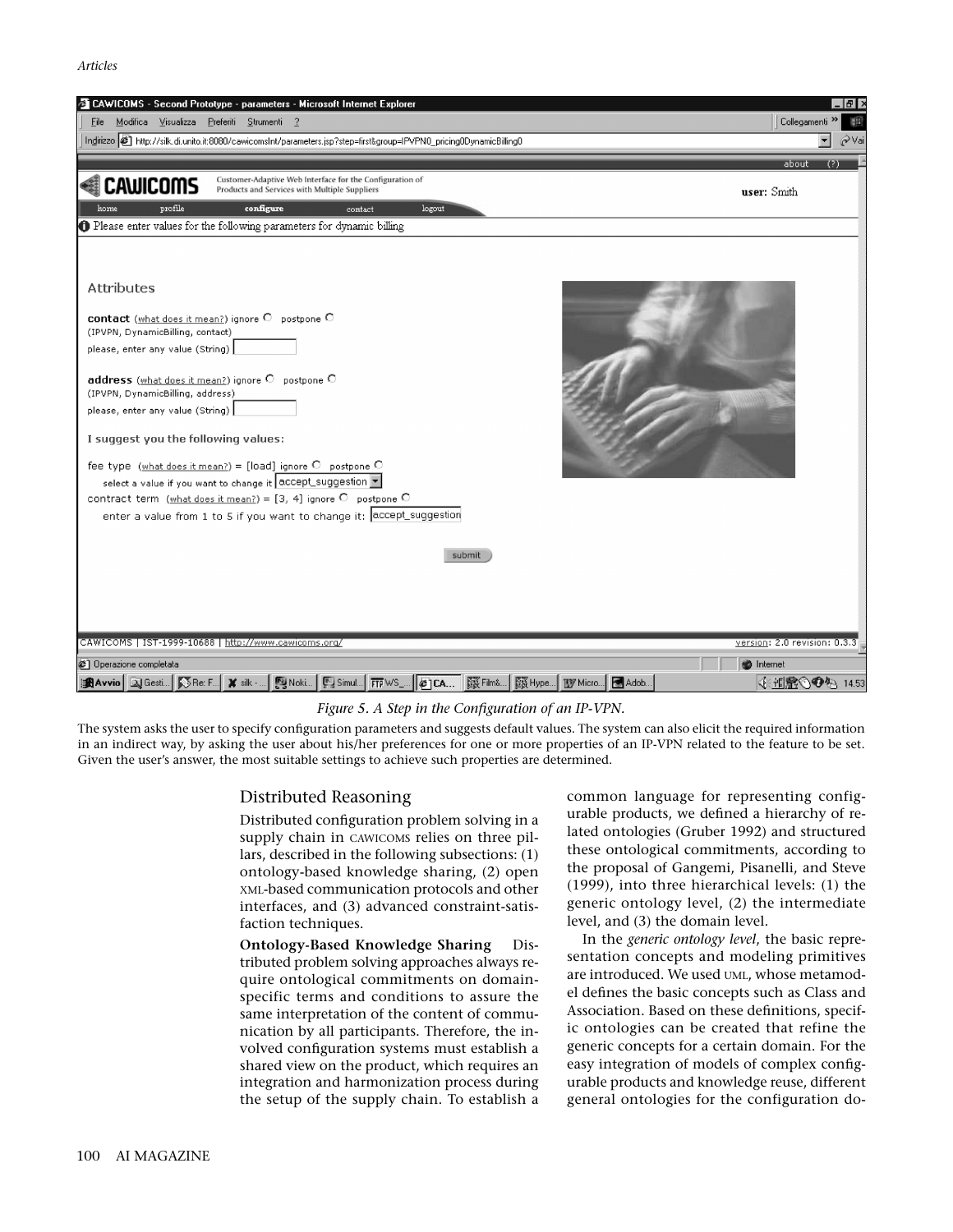

### *Figure 6. Presentation of a Configured IP-VPN.*

The specification of the whole set of features is not visible in the picture because this type of service is rather complex. The system hides some details to focus the presentation on the most relevant information, given the user's interests. The user can reach such details by following the "view more info'' link.

main have been proposed (Felfernig, Friedrich, and Jannach 2000; Soininen et al. 1998). Within the CAWICOMS WORKBENCH, a UML profile for the configuration domain is applied, which is a synthesis of structure-based, function-based, and resource-based approaches to configuration. The developed profile consists of a set of modeling concepts for the configuration domain, for example, component types or ports, and is based on precise semantics that are needed for automating the knowledge-acquisition and exchange process. Finally, the configuration profile (stereotyped modeling concepts in UML) is used to define the domain-specific terms, vocabulary, and relations. In our application case, examples for specific concepts in the IP-VPN domain are Network Segment or Access Point.8

The key innovation for seamless supplychain integration in business-to-business (B2B) electronic-commerce (e-commerce) is to tackle the integration problem at the conceptual level; that is, the supply-chain partners agree on a common way of conceptualizing the configuration problem. The advantage of this approach is that during the integration effort, low-level technical details and proprietary knowledge representation mechanisms can be neglected, and the integration can be done on an easy-to-understand, graphic basis. Furthermore, the proposed conceptualization allows us to be independent of proprietary or legacy configuration systems. Given a defined set of modeling concepts in the *intermediate ontology layer,* the resulting conceptual product models can easily be transformed or mapped to the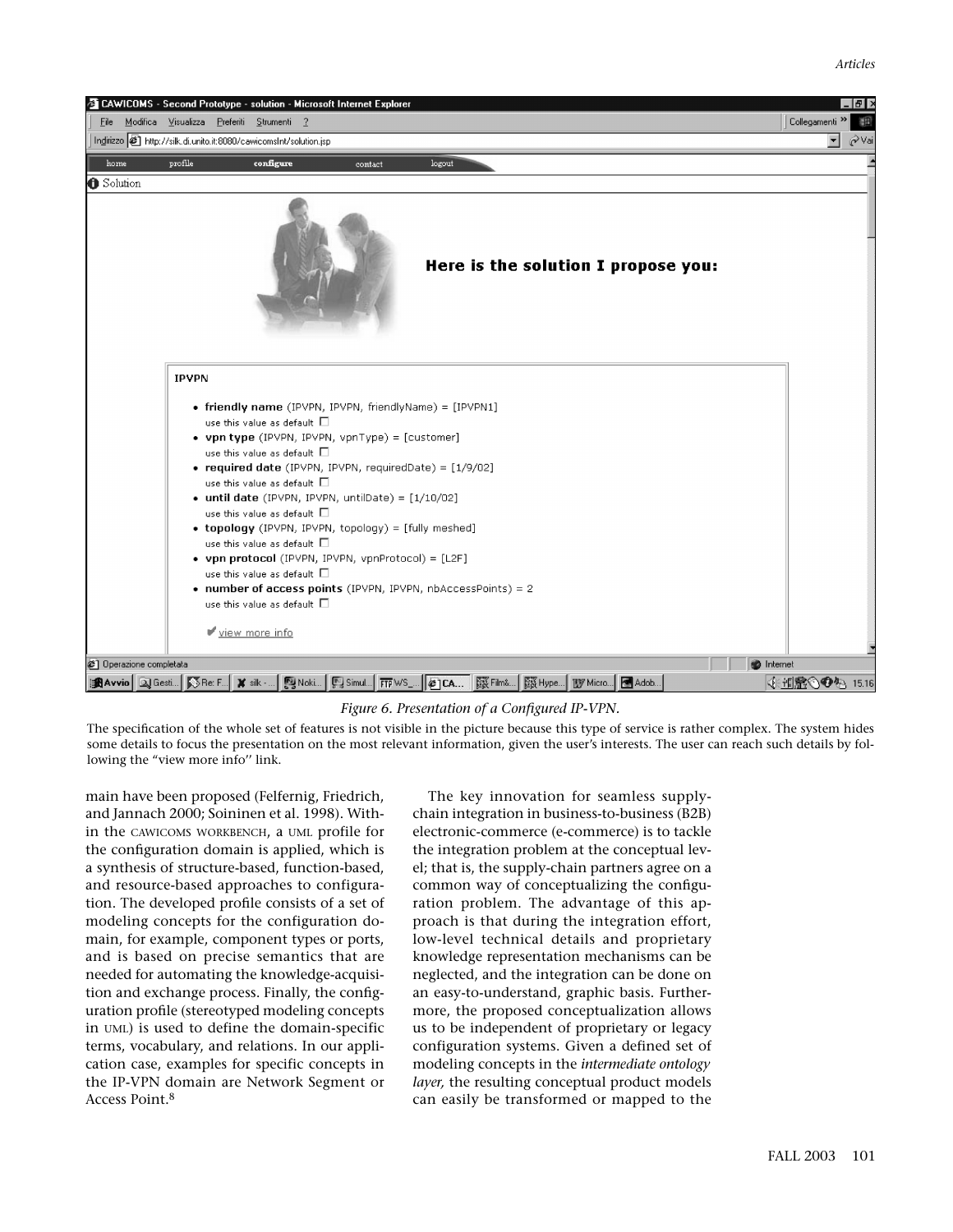representation of an existing (knowledgebased) configuration system.

To participate in the supply chain of configurable products, the public (shared) portions of the supplier products are modeled using the defined UML configuration profile. These models are then integrated into the view of the mediating main configuration system. Having a partial view on the local problem of other agents is a typical situation in distributed problem solving such as in distributed constraint satisfaction (Silaghi, Sam-Haroud, and Faltings 2000; Yokoo 2001). However, the focus of such approaches lies in intelligent, distributed reasoning and the process of setting up a multiagent scenario, but the acquisition and maintenance of the knowledge is neglected.

For nonstandard, proprietary products such as telecommunication switches (Felfernig et al. 2002c), knowledge is integrated in a knowledge engineering process, and the cooperation is based on long-term business relationships and contracts. However, in domains such as IP-VPN provision, where the configurable basic services are quite similar (for example, internet service provision) and there are many different suppliers for the same service, the goal is to come to an agreed-on product model for these basic services. Given such an agreement, the involved communities can establish electronic marketplaces (e-marketplaces) for configurable products in a specific domain. Therefore, one future goal is to extend existing e-marketplaces with a standardized (semantic) configuration web service (McIlraith, Son, and Zeng 2001) for its participants. For details on this approach, refer to Felfernig et al. (2002a).

**Open-Communication Protocols and Platform** A key issue for centralized configuration applications is the integration into the corporate software infrastructure such as enterprise resource planning (ERP) systems or B2B platforms. This issue is addressed in CAWICOMS and ILOG's JCONFIGURATOR by providing adequate interfaces,<sup>9</sup> for example, by allowing the configuration knowledge base to contain references to external data sources using a database connectivity interface; therefore, data do not have to be kept redundantly in the knowledge base. Moreover, the workbench is completely developed on the  $J2EE$  platform,<sup>10</sup> which is designed for easy integration of components into enterprise environments.

To support communication within the workbench, the CAWICOMS consortium has developed an XML-based protocol that relies on ILOG's WEBCONNECTOR. This protocol, according to the evolving paradigm of XML-based SOAP messaging and web services, $11$  defines (1) a fixed set of methods with defined semantics for the configuration domain, such as creating components, setting values for parameters, initiating the search process, or retrieving results; (2) a mechanism to exchange complex data structures such as configuration results and a language for expressing navigation expressions within these data structures (compare XML-SCHEMA and XPATH); and (3) extensibility mechanisms for special domains and support for transactions for hypertext transfer protocol (HTTP)–based configuration sessions.

The main advantages of this approach lie in the independence from individual programming languages and in security-related issues, for example, the possibility of communicating over HTTP connections without the need for opening corporate firewalls for information processing–based connections.<sup>12</sup> Beside the definition of the protocol and the interfaces, the CAWICOMS WORKBENCH includes a set of corresponding software tools, for example, components for transaction support and tools for interface development based on standard technologies such as EXTENSIBLE STYLESHEET LANGUAGE (XSL) transformations and JAVA SERVER PAGES  $(JSPS).<sup>13</sup>$ 

In figure 7, a schematic overview of knowledge integration and communication in a simple supply chain is given. At design time, knowledge integration between the reseller's and the supplier's view on the configurable product is done based on the same conceptualization using UML. These models are transformed into an XML-SCHEMA representation, and the resulting knowledge base is enriched with personalization information or additional constraints that cannot be expressed graphically. Before run time, the knowledge bases are loaded by the configuration engines, the distributed problem-solving component, and the user interface generator. During the distributed search process, the agents communicate using the XML-based WEBCONNECTOR protocol. Using a defined set of performatives and a messagecontent format, the reseller can, for example, set a value for different parameters or initiate the search process at the supplier system. ILOG's WEBCONNECTOR component is utilized to parse and transform the protocol messages into the internal data structures of the underlying constraint-based configuration engine.

**Distributed Problem Solving** Historically, several reasoning techniques from the field of AI were developed and used for the core configuration tasks, such as consistency checking, automatically completing a partial configuration, or optimizing a solution. Compared to procedural or rule-based implementations of the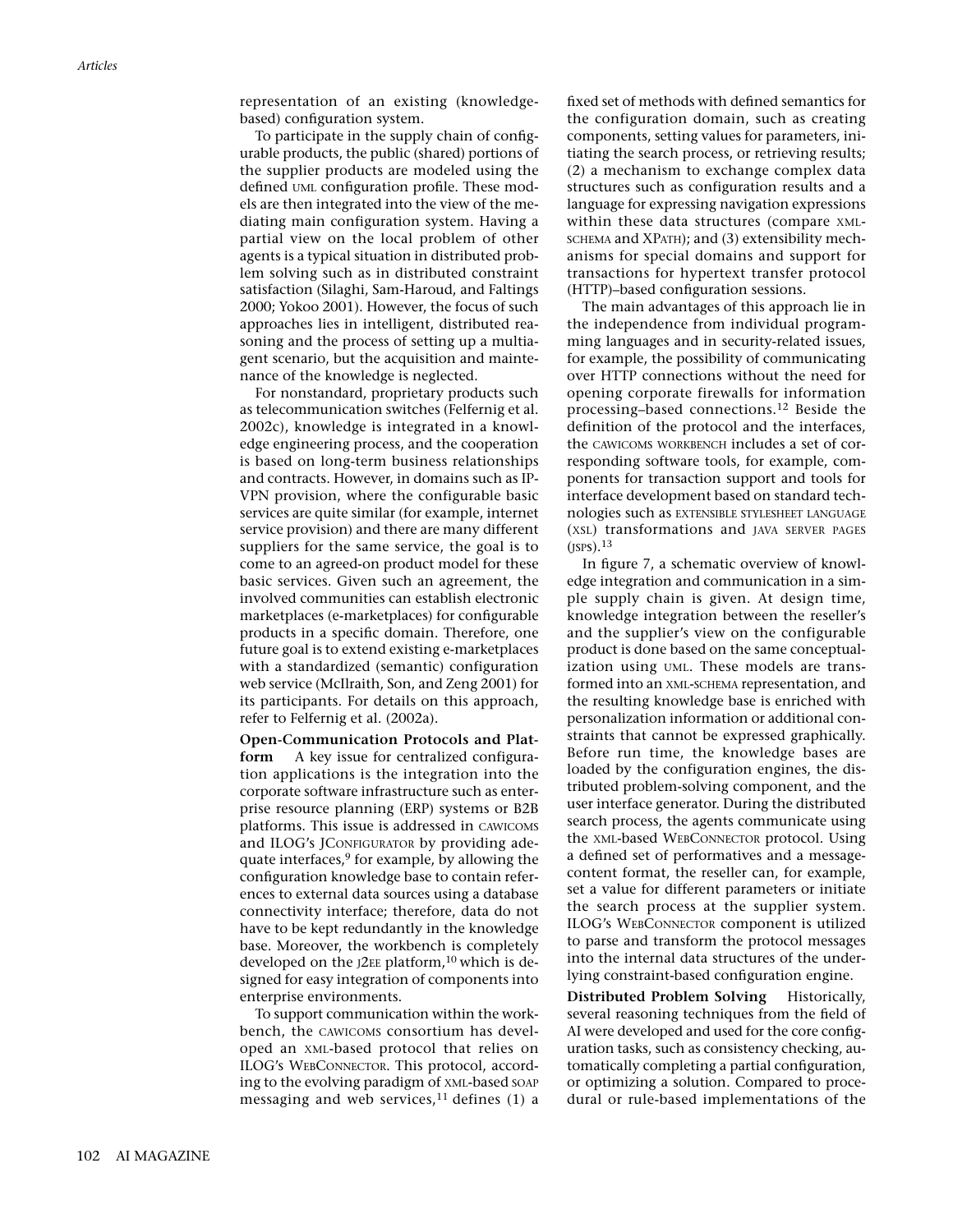

*Figure 7. Schematic Knowledge Integration and Deployment Scenario for a Simple Supply Chain.*

configuration logic, modern approaches, based on techniques such as constraint satisfaction, offer the advantages of simple and declarative knowledge representation and the availability of high-performance search and optimization algorithms. Nonetheless, these algorithms and techniques are designed to run as centralized processes and therefore cannot cope with the advanced distributed negotiation requirements among partners in an informational supply chain for configurable products. Although the field of distributed AI made substantial progress in the last decade, accompanied by the emergence of the agent paradigm, existing algorithms for distributed reasoning (for example, asynchronous backtracking [Yokoo 2001]) have different shortcomings when applied to real-world supply-chain settings: Their notion of parallelism does not fit the client-server interaction style in a (typically tree-structured) supply chain; moreover, such multiagent systems require that the involved systems implement complex algorithms and data structures. Finally, the issues of knowledge acquisition and maintenance, as well as supply-chain setup, are neglected. In the CAWICOMS framework, a parameterizable, distributed algorithm is implemented that trades a reduction in achievable agent parallelism for more simplicity in the algorithm and easier maintenance of the supply chain. The framework uses the given supply-chain structure and introduces integrating agents that coordinate the work of their supplier systems. The integrating agents also support dynamic supply chains by computing appropriate sets of suppliers as part of the configuration process. Technically, the mediating agents solve their local problems based on an extension of the generative constraint-satisfaction (Fleischanderl et al. 1998) mechanism, whereby this core function is implemented in ILOG's commercial JCONFIGURATOR libraries. Each agent is capable of accepting requirements from its clients (using the defined protocol) and solving the local configuration problem. In cases where this local subproblem can only be solved by involving additional supplier systems, each mediating agent can, in turn, contact its own suppliers and forward the current requirements that are determined by the current search process. The capabilities of the supplier systems include consistency checking, computation of a result, or detection of inconsistencies, where in each case the client system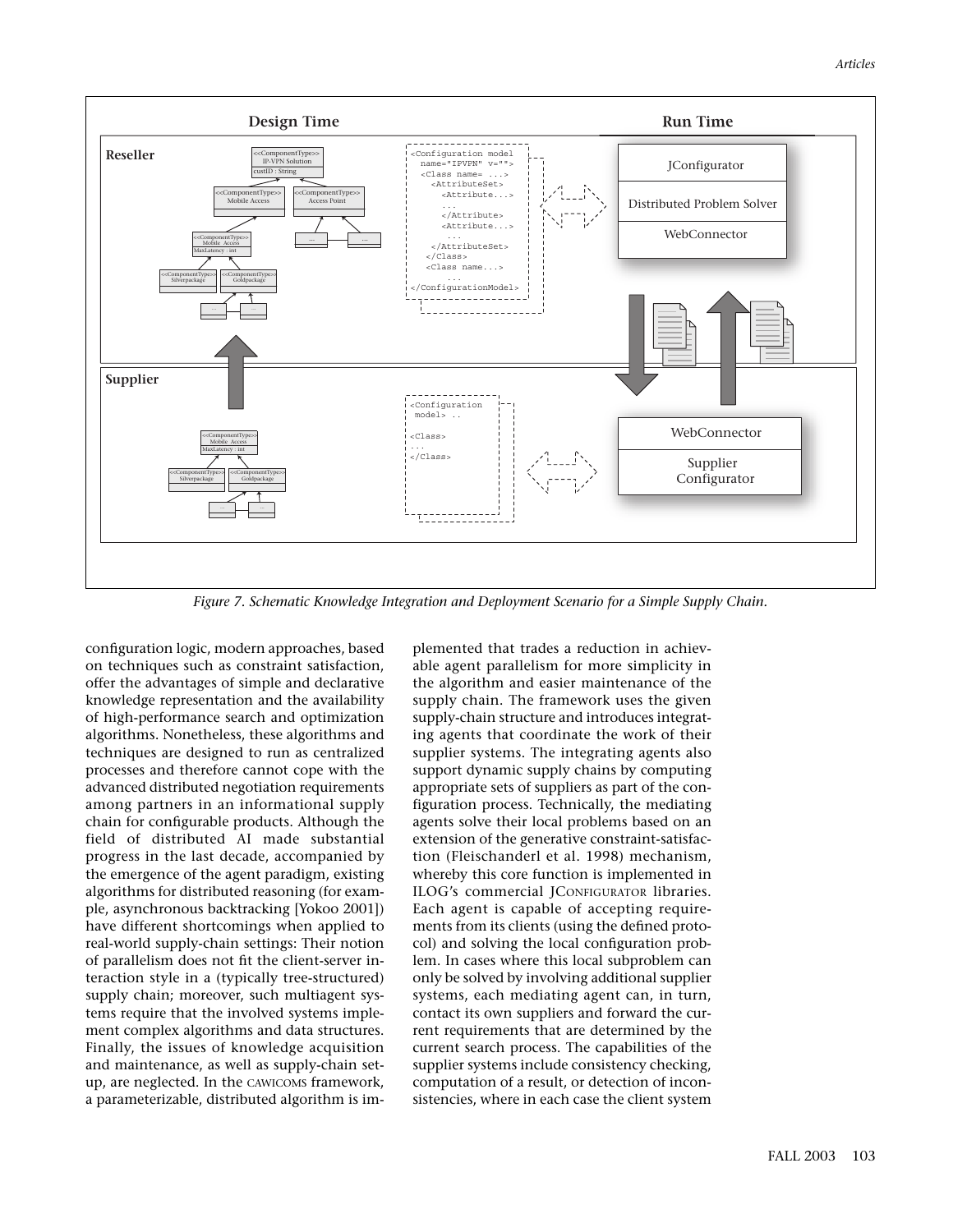*Within the CAWICOMS framework, the novelty of the approach lies in the personalization of the interaction process for an underlying configuration search routine.*

has to initiate a backtracking process. The CAW-ICOMS framework includes two sample implementations of such complete algorithms that take special characteristics of their real-world problem domains into account. These implementations are described in detail in Felfernig et al. (2002a, 2002c); the formal requirements when implementing such algorithm variants are described in Felfernig et al. (2001). Beside these two reference implementations, the framework includes utility libraries for, for example, generation of synchronous and asynchronous messages according to the protocol, access to local knowledge bases on suppliers, or methods for reacting on events in the local search process (such as component generation) to steer the distributed search process. Finally, the use of an open-configuration protocol and message-exchange format allows us to integrate non-CAWICOMS configurators at the leaf nodes of the supply chain that do not have to implement the required mediating capabilities. Legacy configurators can be integrated by using wrapper components that map the small set of protocol messages into their internal knowledge representation format.

## Evaluation

The prototype system was evaluated a number of times throughout the development process, and the evaluation results were used to guide the system's further development. To test features of the adaptive interface, we used roleplaying exercises involving 50 users with different levels of expertise. Some of them were familiar with existing configuration systems, but not necessarily IP-VPN; some were familiar with the domain; and some were completely new to this area of technology. These users gave feedback by filling out a questionnaire about the usability of the system, aimed at assessing the usefulness of the personalization and explanation facilities and the flexibility of the user interface.

We performed tests using two sets of scenarios: one for the telecommunications switches domain and one for the IP-VPN domain. Here,

we concentrate on the IP-VPN domain, which was used for the final evaluation. Our IP-VPN test scenario involved a fictitious company named WooCorp. WooCorp is a fast-growing technology startup company with offices across Europe and needs to purchase a VPN to replace its existing collection of ad hoc communications links. They decided to go to a reseller who uses a CAWICOMS configuration system. We developed a number of different test scripts within this scenario, going from the initial specification of a small network to connect WooCorp's major sites, then adding in more complexity, such as additional sites and dial-up access for mobile users. The results of the tests provide strong evidence that the personalized user interface improves the usability of a configuration system, concerning both the length and the quality of the interactions with the users. More specifically, we found the following to be true.

First, the personalized suggestion of values for the features of items and the advanced configuration facilities, such as the automatic configuration of products and services, were approved by nearly all the users because they can speed up the configuration process. $14$ 

Second, the elicitation of qualitative user requirements on the items (preference elicitation) represented valuable feedback for the less experienced user because they support an intuitive specification of requirements on products and services. Moreover, novice users particularly enjoyed the ability to let the system automatically set certain item features.

Third, the users found that the explanation capabilities of the system (which provides the reasons for a failure by highlighting the violated constraints) are useful in understanding the causes of the failures in the configuration and repairing such failures by selecting different values for the problematic features.

Fourth, the possibility of suspending a configuration session and resuming it later was useful to the users who participated in the most complex test scripts.

Fifth, the personalized presentation of solutions was appreciated, but the users also pro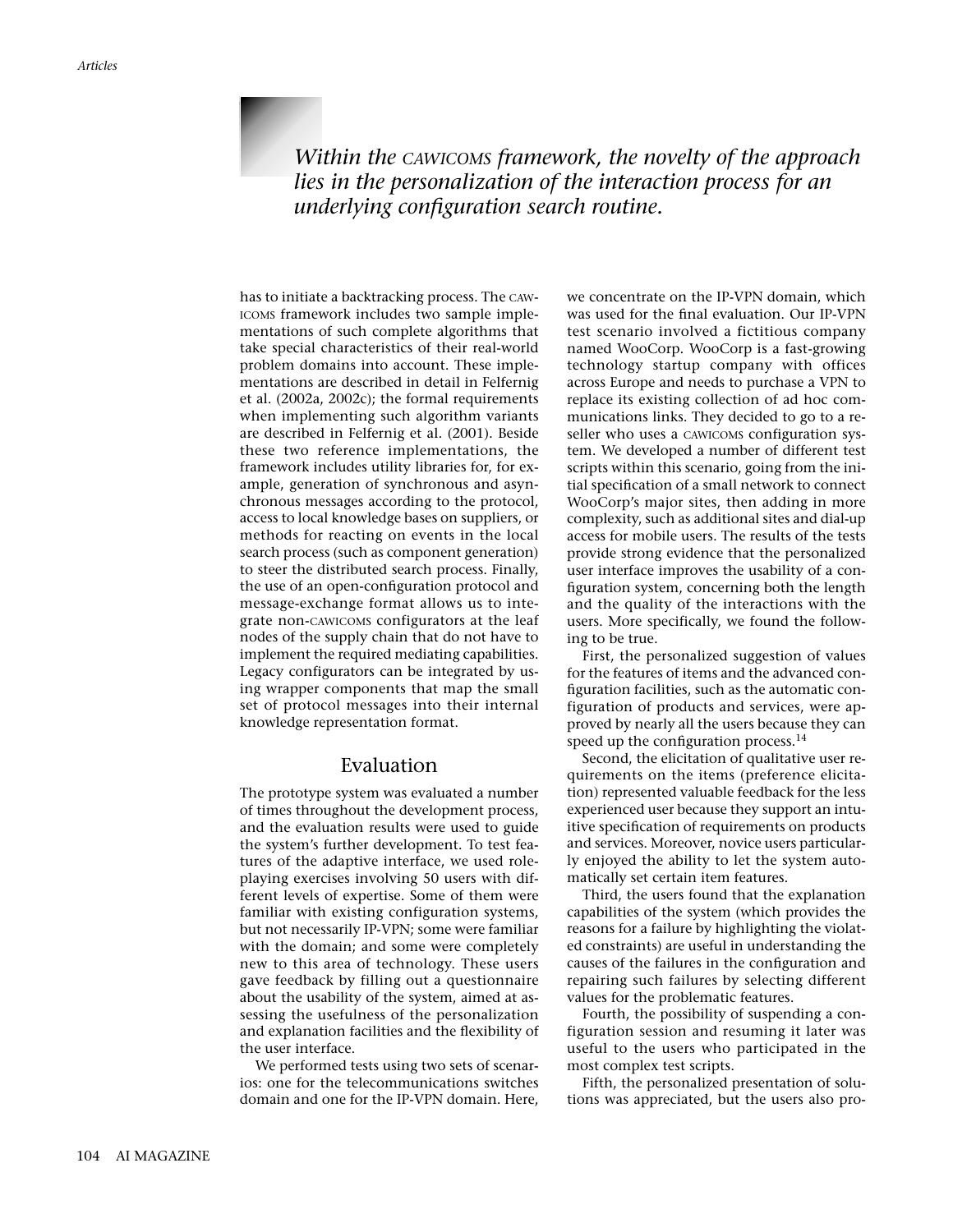vided feedback for further improvement, asking for navigation support within the structure of the solution.

Sixth, 10 percent of the users could not successfully end the configuration process because they were not able to repair the conflicts that were caused by inconsistent requirements. To enhance the flexibility of our system, we recently extended the CAWICOMS system with an undo facility. This operation is aimed at retracting configuration values, so that a different item can be configured without starting the interaction from the beginning. The undo of a feature setting can be performed to repair a failure (choosing a different value for the problematic features) but also allows the user to change his/her mind before the solution is generated. Although we could not test the usability of this facility, we are aware that it might challenge the user who is unfamiliar with configuration technologies. Nevertheless, it represents a powerful tool, helping the expert users to configure items in a quicker and more flexible way.

## Summary and Conclusion

Driven by the new requirements of today's networked markets and based on emerging business models in the telecommunication domain, a framework for rapid development of advanced web-based configuration systems was developed. The CAWICOMS WORKBENCH includes technologies and tools addressing the demands of personalized and adaptive user interfaces and advanced cooperative problem solving in the supply chain. The workbench's components are based on the implementation of best practices in the corresponding fields as well as on newly developed mechanisms and algorithms. Furthermore, the need for openness and integratability in a dynamically changing, heterogeneous environment was taken into account, complying with existing and emerging standards and relying on stateof-the-art software platforms and XML-based protocols.

We conclude this article with a broader view

on some experiences we had during the project and an outlook on future developments and the next steps.

From a research perspective, this project provided an excellent opportunity for integrating the results separately achieved by the configuration systems and intelligent user interfaces research communities. To this point, they had not joined their efforts to enhance the state of the art in the development of complex problem-solving applications. The integration of such results was not easy for two main reasons. First, this attempt was the first to design an interaction model mediating human and automated configuration reasoning. Second, the scenarios provided by our application partners corresponded to future or emerging business models, and we could not fully rely on experiences or precise requirements statements. Consequently, permanent and efficient knowledge exchange concerning both the common overall goals of the project, as well as lower-level technical issues, had to be practiced during the whole project life cycle. One particular interesting challenge we encountered was the knowledge transfer among AI research and industry. One the one hand, there is little awareness of the already existing capabilities of AI technology in industry, particularly in our case where new algorithms and techniques were developed. On the other hand, to work with realworld application scenarios, we had to elicit the specific business requirements of the application partners. One of the major difficulties in this process lies in understanding the peculiarities of the respective domains and generalizing these requirements to a level such that a more general software framework can be designed.

As far as technical issues are concerned and, in particular, the base technologies such as the choice of the programming language and environment, we made good use of state-of-the-art technology in industrial environments. The whole workbench is developed using JAVAbased web and component technology and XML-based knowledge representation and exchange formats. Beside the possibility of ex-

*In the CAWICOMS approach, the goal is to support more sophisticated communication and negotiation facilities in an open network of cooperating suppliers for mass-customizable products and services over the web.*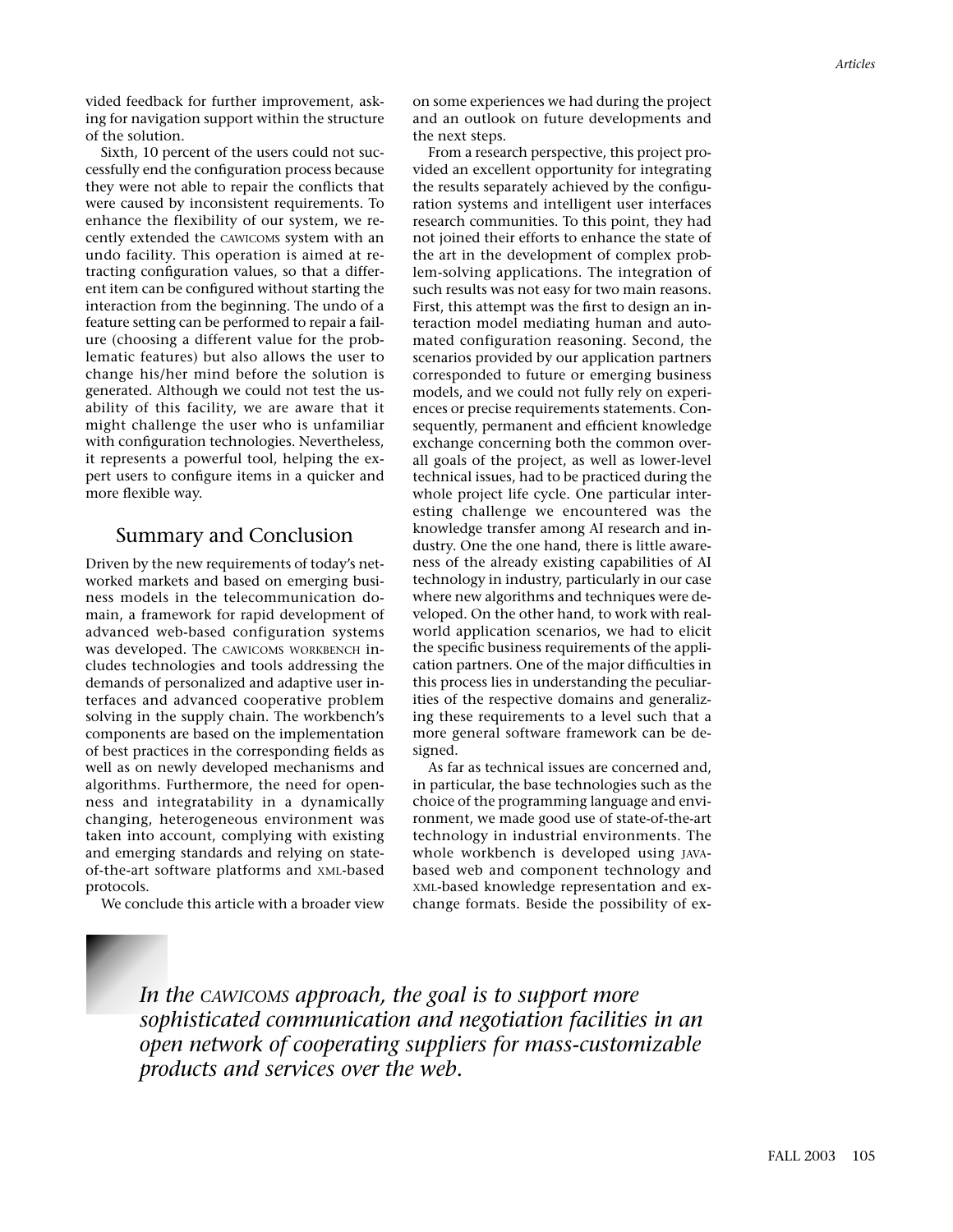ploiting standard tools for, for example, dynamic web page generation or XML parsing, these technologies have the advantage that many of the software tools from the surrounding information technology infrastructure such as databases or e-commerce platforms, can easily be integrated. Even more, the use of a pure JAVA-based constraint solver can also be seen as a key success factor for industrial applicability of such systems. Using standard programming languages (such as object-oriented languages) in such a project will typically result in lower project costs for, for example, interface programming; in addition, the expertise of the existing development staff can be exploited without additional training or paradigm shifts in the programming style.

Concerning the long-term business perspectives of the challenges dealt with in the CAW-ICOMS project, we can identify that there are three major ongoing trends in the market: (1) personalization, (2) mass customization, and (3) increased supply-chain integration of highly specialized solution providers.

Many companies see the provision of personalized content in the web as an additional means to improve their customer services and generate added value for their customers. Within the CAWICOMS framework, the novelty of the approach lies in the personalization of the interaction process for an underlying configuration search routine. In addition, in future work, the collected information about the customer's needs and preferences (the user profile) can be integrated into a CUSTOMER RELATIONSHIP MANAGEMENT (CRM) system in two different ways: First, once a customer is identified in a configuration session, we can retrieve the user profile from the CRM knowledge base. Second, we can upload additionally learned or entered information into the CRM system. Such integration improves the communication with the user that potentially hops between several sales channels (internet, sales representative, or customer care center). In addition, the information about (un)realizable customer requirements can be exploited to revise the product portfolio to discover new market opportunities.

The mass-customization approach, which can also be seen as personalization of the products themselves, evolved over the last two decades and today is the standard business model for many industrial sectors. As a result, every major vendor of Enterprise Software (such as SAP) has incorporated software modules that support the business processes related with mass customization and product configuration. The CAWICOMS project tries to advance current technology in this area in two ways: First, the application scenario deals with the configuration of services rather than products. In fact, many companies try to differentiate themselves from their competitors that manufacture comparable products by providing additional services. In many cases, the main profit for the companies stems from the accom- panying services rather than the product itself. However, the techniques developed in the CAWICOMS framework advance current B2B e-commerce technology. Current systems support cooperation in the supply chain by exchanging orders, publishing product catalogs, or supporting billing transactions. In the CAWICOMS approach, the goal is to support more sophisticated communication and negotiation facilities in an open network of cooperating suppliers for mass-customizable products and services over the web.

#### Acknowledgments

We thank BTexact Technologies, in particular Jonathan Mitchener and Matthew Holland, for providing us with the IP-VPN scenario. Moreover, we are grateful to ILOG, in particular to Xavier Ceugniet and Frédéric Pesquet, for designing and developing the WEBCONNECTOR protocol. Finally, we thank the European Union for having supported the research and development activity carried out as part of the CAWICOMS project.<sup>15</sup>

This work was partly funded by the European Union through the IST Programme under contract IST-1999-10688.

#### **Notes**

1. BTexact Technologies, Telecom Italia, ETIS, ILOG S.A.

2. CAWICOMS Consortium. 2001. D01: Requirements, Application Scenarios, Overall Architecture, and Test Specification. www.cawicoms.org.

3. See www.w3.org for more information.

4. See www.rational.com for details.

5. We omit the description of the estimation of the user's expertise, which is performed as described in Jameson (1990).

6. This is in contrast to the internal view of the configuration engine, which can be completely flat, as it happens for constraint-based engines.

7. See java.sun.com/products/jsp/ for details.

8. Note that actual configurations can be seen as instance models of the domain-specific model.

9. CAWICOMS Consortium. 2001. D01: Requirements, Application Scenarios, Overall Architecture, and Test Specification. www.cawicoms.org.

10. Sun Microsystems. 2002. JAVA Web Pages. java. sun.com.

11. See www.w3.org for details.

12. ILOG's WebConnector tool kit also supports java-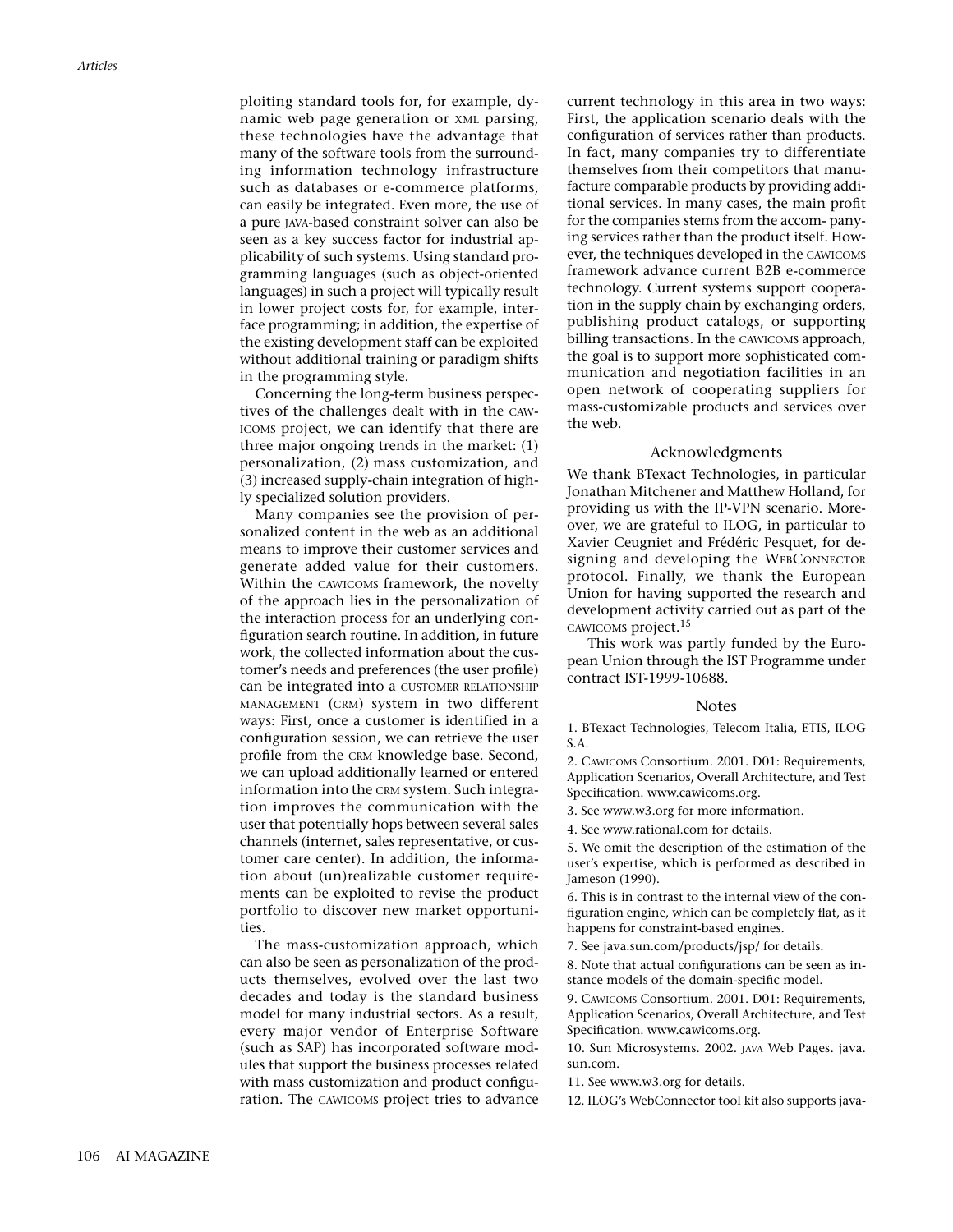based communication for homogeneous environments.

13. Sun Microsystems. 2002. JAVA Web Pages. java.sun.com.

14. The CAWICOMS system can run in personalized and nonpersonalized modes. In the personalized mode, the system provides suggestions for about half the features to be configured.

15. The project's budget was about €3.5 million.

#### References

ACM. 2002. *Communications of the ACM* (Special Issue on the Adaptive Web) 45(5).

Ardissono, L., and Goy, A. 2000a. Dynamic Generation of Adaptive Web Catalogs. In *Adaptive Hypermedia and Adaptive Web-Based Systems*, eds. O. Stock, P. Brusilovsky, and C. Strapparava, 5–16. Lecture Notes in Computer Science 1892. Berlin: Springer Verlag.

Ardissono, L., and Goy, A. 2000b. Tailoring the Interaction with Users in Web Stores. *User Modeling and User-Adapted Interaction* 10(4): 251–303.

Ardissono, L.; Felfernig, A.; Friedrich, G.; Goy, A.; Jannach, D.; Meyer, M.; Petrone, G.; Schaefer, R.; Schütz, W.; and Zanker, M. 2002. Personalizing Online Configuration of Products and Services. Paper presented at the Fifteenth European Conference on Artificial Intelligence (ECAI-02), 21–26 July, Lyons, France.

Ardissono, L.; Goy, A.; Holland, M.; Petrone, G.; and Schäfer, R. 2003. Customising the Interaction with Configurators. Paper presented at the International Conference on User Modeling (UM-2003), 22–26 July, Pittsburgh, Pennsylvania.

Benyon, D. 1993. Adaptive Systems: A Solution to Usability Problems. *User Modeling and User-Adapted Interaction* 3(1): 65–87.

Brusilovsky, P. 2001. Adaptive Hypermedia. *User Modeling and User-Adapted Interaction* 11(1–2): 87–110.

Brusilovsky, P. 1996. Methods and Techniques of Adaptive Hypermedia. *User Modeling and User-Adapted Interaction* 6(2-3): 87–129.

Carberry, S.; Chu-Carroll, J.; and Elzer, S. 1999. Constructing and Utilizing a Model of User Preferences in Collaborative Consultation Dialogues. *Computational Intelligence* 15(3): 18–217.

Felfernig, A.; Friedrich, G.; and Jannach, D. 2000. UML as Domain-Specific Language for the Construction of Knowledge-Based Configuration Systems. *International Journal of Software Engineering and Knowledge Engineering (IJSEKE)* 10(4): 449–469.

Felfernig, A.; Friedrich, G.; Jannach, D.; and Zanker, M. 2002a. Semantic Configuration Web Services in the CAWICOMS Project. In *Proceedings of the First International Semantic Web Conference,* 192–205. Lecture Notes in Computer Science 2342. New York: Springer.

Felfernig, A.; Friedrich, G.; Jannach, D.; and Zanker, M. 2002b. Web-Based Configuration of Virtual Private Networks with Multiple Suppliers. In *Proceedings of the Seventh International Conference on Artificial In-* *telligence in Design,* 41–62. Cambridge, United Kingdom: Kluwer.

Felfernig, A.; Friedrich, G.; Jannach, D.; and Zanker, M. 2001. Toward Distributed Configuration. In *Proceedings of the Twenty-Fourth German/Ninth Austrian Conference on Artificial Intelligence,* 198–212. Heidelberg, Germany: Springer-Verlag.

Felfernig, A.; Friedrich, G.; Jannach, D.; Russ, C.; and Zanke, M. 2002c. Multisite Product Configuration of Telecommunication Switches. In *Proceedings of the Twentieth IASTED International Multiconference—Applied Informatics,* 113–118. Chicago, Ill.: Acta.

Fink, J., and Kobsa, A. 2000. A Review and Analysis of Commercial User Modeling Servers for Personalization on the World Wide Web. *User Modeling and User-Adapted Interaction* (Special Issue on Deployed User Modeling) 10(2–3): 209–249.

Fleischanderl, G.; Friedrich, G.; Haselböck, A.; Schreiner, H.; and Stumptner, M. 1998. Configuring Large Systems Using Generative Constraint Satisfaction. *IEEE Intelligent Systems* 13(4): 59–68.

Gangemi, A.; Pisanelli, D.; and Steve, G. 1999. An Overview of the ONIONS Project: Applying Ontologies to the Integration of Medical Terminologies. *Data and Knowledge Engineering* 31(2): 183–220.

Gruber, T. 1992. ONTOLINGUA: A Mechanism to Support Portable Ontologies. Technical Report, KSL 91- 66, Knowledge Systems Laboratory, Stanford University.

Jameson, A. 1990. Knowing What Others Know: Studies in Intuitive Psychometrics. Ph.D. dissertation, University of Amsterdam.

Jameson, A.; Schäfer, R.; Simons, J.; and Weis, T. 1995. Adaptive Provision of Evaluation-Oriented Information: Tasks and Techniques. In Proceedings of the Fourteenth International Joint Conference on Artificial Intelligence (IJCAI), 1886–1893. Menlo Park, Calif.: International Joint Conferences on Artificial Intelligence.

Junker, U. 2001. Preference Programming for Configuration. Paper presented at the Fourteenth International Conference on Artificial Intelligence Configuration Workshop, 4–10 August, Seattle, Washington.

McGuiness, D. L., and Wright, J. R. 1998. Conceptual Modeling for Configuration: A Description Logic– Based Approach. *AI in Engineering, Design, and Manufacturing (AI EDAM)* 12(98): 333–344.

McIlraith, S.; Son, T. C.; and Zeng, H. 2001. Semantic Web Services. *IEEE Intelligent Systems* 16(2): 46–53.

Mailharro, D. 1998. A Classification and Constraint-Based Framework for Configuration. *AI in Engineering, Design, and Manufacturing* 12(98): 383–397.

Mittal, S., and Frayman, F. 1989. Toward a Generic Model of Configuration Tasks. In Proceedings of the Eleventh International Joint Conference on Artificial Intelligence, 1395–1401. Menlo Park, Calif.: International Joint Conferences on Artificial Intelligence.

Pearl, J. 1988. *Probabilistic Reasoning in Intelligent Systems: Networks of Plausible Inference.* San Francisco, Calif.: Morgan Kaufmann.

Piller, F., and Schaller, C. 2002. Individualization-Based Collaborative Customer Relationship Manage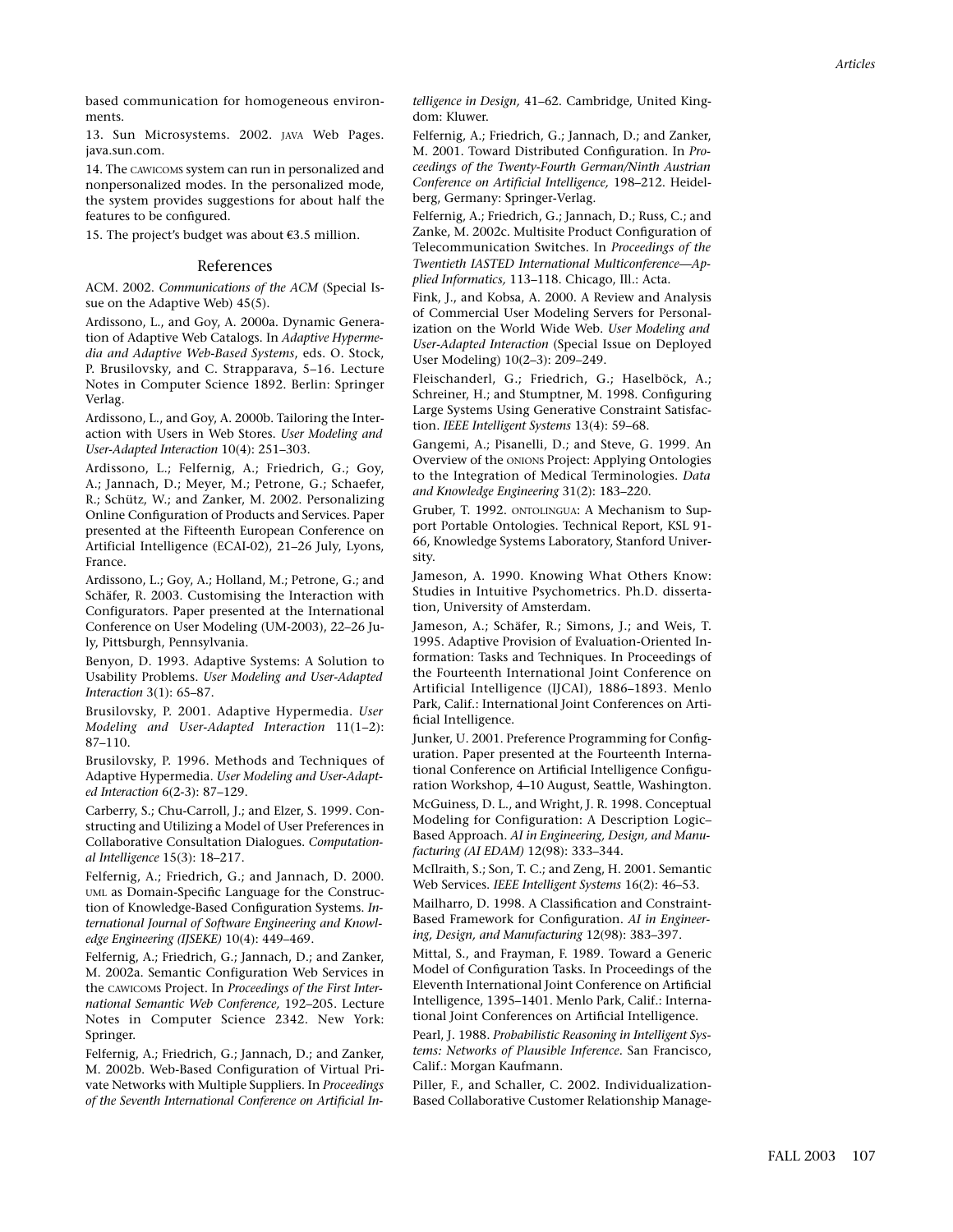ment: Motives, Structures, and Modes of Collaboration for Mass Customization and CRM. Technical Report, 29, Department of General and Industrial Management, Technische Universität München.

Pine II, B. J.; Victor, B.; and Boynton, A. C. 1993. Making Mass Customization Work. *Harvard Business Review* 71(5): 109–119.

Rich, E. 2000. Stereotypes and User Modeling. In *User Models in Dialog Systems,* eds. A. Kobsa and W. Wahlster, 35–51. Berlin: Springer Verlag.

Riecken, D., ed. 2000. *Communications of the ACM* (Special Issue on Personalization) 43.

Rumbaugh, J.; Jacobson, I.; and Booch, G. 1998. *The UNIFIED MODELING LANGUAGE Reference Manual.* Reading, Mass.: Addison-Wesley.

Schäfer, R. 2001. Rules for Using Multiattribute Utility Theory for Estimating a User's Interests. Paper presented at the Ninth Workshop Adaptivität und Benutzermodellierung in Interaktiven Softwaresystemen, 8–10 October, Dortmund, Germany.

Schütz, W., and Schäfer, R. 2001. Bayesian Networks for Estimating the User's Interests in the Context of a Configuration Task. Paper presented at the UM2001 Workshop on Machine Learning for User Modeling, 13–17 July, Sonthoven, Bavaria, Germany. Silaghi, M. C.; Sam-Haroud, D.; and Faltings, B. 2000. Asynchronous Search with Aggregations. In Proceedings of the Seventeenth National Conference on Artificial Intelligence, 917–922, Menlo Park, Calif.: American Association for Artificial Intelligence.

Soininen, T.; Tiihonen, J.; Männistö, T.; and Sulonen, R. 1998. Toward a General Ontology of Configuration. *AI Engineering Design Analysis and Manufacturing* (Special Issue on Configuration Design) 12(4): 357–372.

Stumptner, M. 1997. An Overview of Knowledge-Based Configuration. *AI Communications* 10(2): 111–126.

von Winterfeldt, D., and Edwards, D. 1986. *Decision Analysis and Behavioral Research.* Cambridge, U.K.: Cambridge University Press.

Yokoo, M. 2001. *Distributed Constraint Satisfaction.* New York: Springer Verlag.

**Liliana Ardissono** is an associate professor at the Dipartimento di Informatica of the Università degli Studi di Torino, where she graduated and obtained her Ph.D in computer science. Her research interests include adaptive hypermedia, multiagent systems and web services. Her e-mail address is liliana@di. unito.it.

**Alexander Felfernig** is a research assistant in computer science at the University Klagenfurt, Austria, where he obtained his M.S. and Ph.D. in applied informatics. His research interests are in the fields of knowledge-based configuration, knowledge representation, and the semantic web. Within the European Union project CAWICOMS, he focused on design and implementation of the knowledge-acquisition component. His e-mail address is alexander.felfernig@uni-klu.ac.at.

**Gerhard Friedrich** is full professor of computer science at the University Klagenfurt, Austria, where he directs the Computer Science and Manufacturing Research Group. His research interests include configuration, knowledge representation, and diagnosis. He received his Ph.D. and M.S. in computer science from the Vienna University of Technology. His email address is gerhard.friedrich@uni-klu.ac.at.

**Anna Goy** is a researcher at the Dipartimento di Informatica of the Università degli Studi di Torino. She obtained a Ph.D. in cognitive science at the same university, where she participates in the research and development activity of the Intelligent User Interface Group. Her research interests include adaptive hypermedia and web technologies. Her e-mail address is goy@di.unito.it.

**Dietmar Jannach** works as a research assistant in computer science at the University Klagenfurt, Austria, where he obtained his M.S. and Ph.D. in applied informatics. His current research areas include knowledge-based configuration and the integration of model-based diagnosis techniques into the configurator development and deployment process. Within the CAWICOMS project, he focused on the development and implementation of distributed problem-solving algorithms. His e-mail address is dietmar.jannach@uni-klu.ac.at.

**Giovanna Petron** is technical leader for research projects within the Intelligent User Interface Group at the Dipartimento di Informatica of the Università degli Studi di Torino. Her research interests include multiagent systems and web services. Her e-mail address is giovanna@di.unito.it.

**Ralph Schäfer** obtained his Ph.D. in computer science from Saarland University. He started working as a senior researcher at the German Center for Artificial Intelligence (DFKI). He was the project leader of the CAWICOMS project. His personal research interests include adaptive user interfaces, user modeling, and reasoning under uncertainty. His e-mail address is ralph.schaefer@r77.de.

**Markus Zanker** is a research and teaching assistant in computer science at the University Klagenfurt, Austria, where he obtained his Ph.D. and masters in applied informatics and business administration. His research interests are in the field of configuration, distributed constraint satisfaction, and the semantic web. He participated in the CAWICOMS project and focused on distributed problem solving. His e-mail address is markus.zanker@uni-klu.ac.at.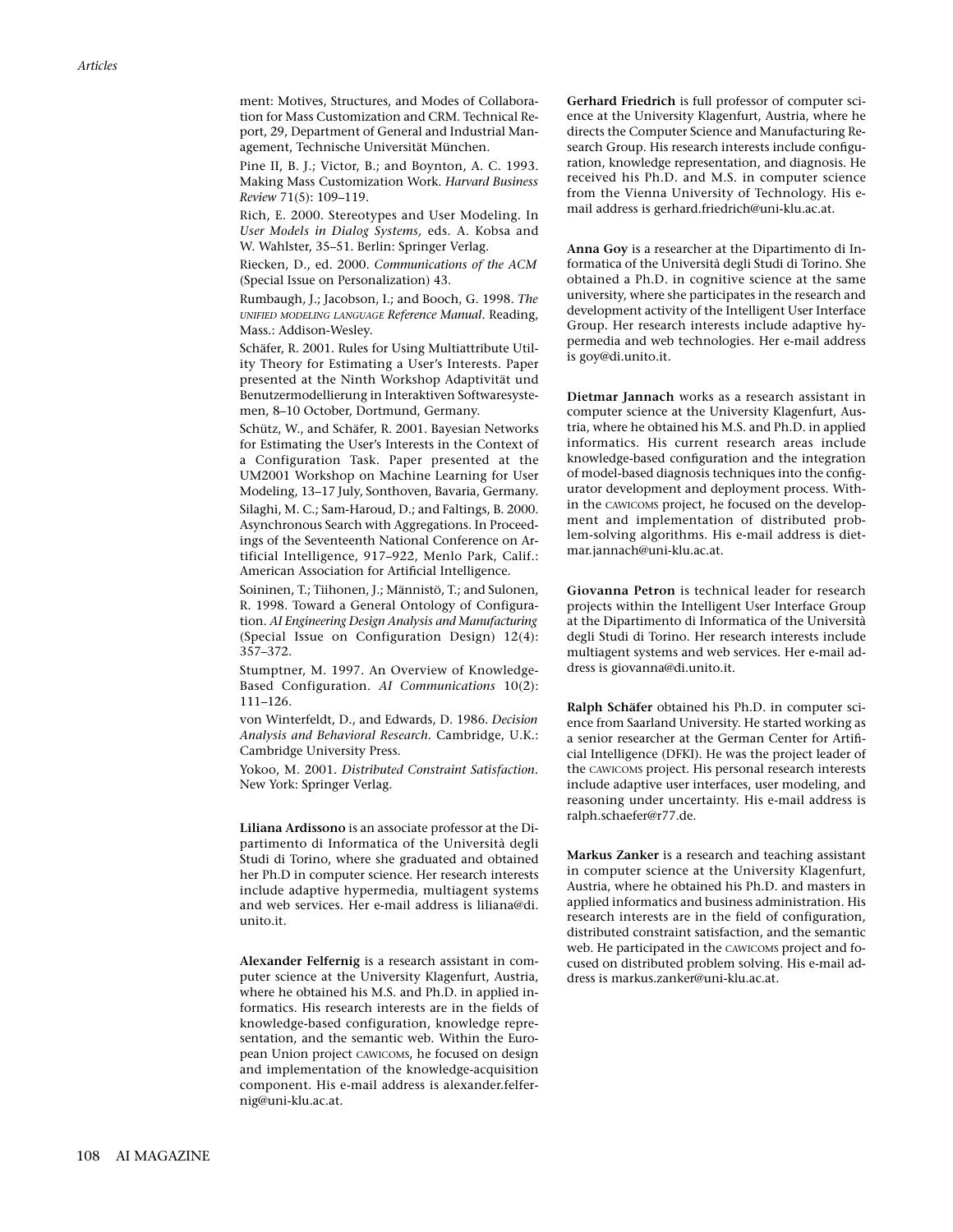## *Call for Participation*

## **AAAI-04 Student Abstract & Poster Program**

Nineteenth National Conference on Artificial Intelligence July 25-29, 2004 ■ San Jose, California *Sponsored by the American Association for Artificial Intelligence*

The AAAI-04 committee invites submissions to the student abstract and poster program. The goal of this program is to provide a forum in which students can present and discuss their work during its early stages meet some dent abstract and poster program. The goal of this program is to provide a forum in which students can present and discuss their work during its early stages, meet some of their peers who have related interests, and introduce themselves to more senior members of the field. The program is open to all pre-Ph.D students. Nonstudent advisors or collaborators should be acknowledged appropriately, as coauthors or otherwise. However, students are requested to honor the spirit of the program by submitting only work for which they are primary investigators.

#### **Summary of Dates**

Authors must submit six (6) printed copies of a two-page abstract describing their research, to arrive at the AAAI office no later than January 23, 2004. We also request that authors submit the URL of a location where reviewers can access complementary material about the student's research. The URL is critical to reviewers because of the brevity of the hard-copy submission.

Notification of acceptance or rejection of submitted abstracts will be mailed to the author by March 19, 2004. Camera-ready copy of accepted abstracts will be due by April 6, 2004.

#### **Summary of Format**

Submissions must be printed on 8 1/2 x 11 inch or A4 paper using 12 point type (10 characters per inch for typewriters). Each page must have a maximum of 38 lines and an average of 75 characters per line (corresponding to the LaTeX articlestyle, 12 point). All abstracts must be no more than two pages, not including the bibliography. The first two pages must include the following: title; the primary author's full name, affiliation, postal address, phone number, URL (if available), and e-mail address; all coauthors' full names and affiliations; text; and any figures, tables, or diagrams. Up to one additional page may be used exclusively for the bibliography if necessary. Papers exceeding the specified length and formatting requirements are subject to rejection without review.

#### **Submissions to AAAI-04 or Other Conferences**

Students are free to submit abstracts for work reported in a regular paper submitted to the AAAI-04 or another conference, but not for work that has already been published. Abstracts will be accepted or rejected for the student session regardless of the outcomes of related paper submissions.

#### **Publication**

Accepted abstracts will be allocated two (2) pages in the conference proceedings. Students will be required to transfer copyright of the abstract to AAAI.

#### **Poster Session**

Accepted abstracts will be allocated presentation time and space in the student poster display area at the conference. Student authors of accepted abstracts must agree to prepare a poster representing the work described in their abstracts and to be available to discuss their work with visitors during their allocated time in the student poster display area.

#### **Student Abstract Submissions & Inquiries**

Please send abstracts to:

AAAI-04 Student Abstracts

American Association for Artificial Intelligence 445 Burgess Drive

Menlo Park, CA 94025-3442 USA

Registration and call clarification inquiries may be sent to ncai04@aaai.org. All other inquiries and suggestions should be directed to the Student Abstract and Poster Program Cochairs:

Avi Pfeffer

Division of Engineering and Applied Science Harvard University 251 Maxwell Dworkin 33 Oxford Street Cambridge, MA 02138-0001 Telephone: (617) 496-1876 Fax: (617) 496-1066 E-mail: avi@eecs.harvard.edu

Mark Craven Department of Biostatistics and Medical Informatics University of Wisconsin, Madison 1300 University Avenue Madison, WI 53706 Telephone: (608) 265-6181 Fax: (608) 265-7916 E-mail: craven@biostat.wisc.edu